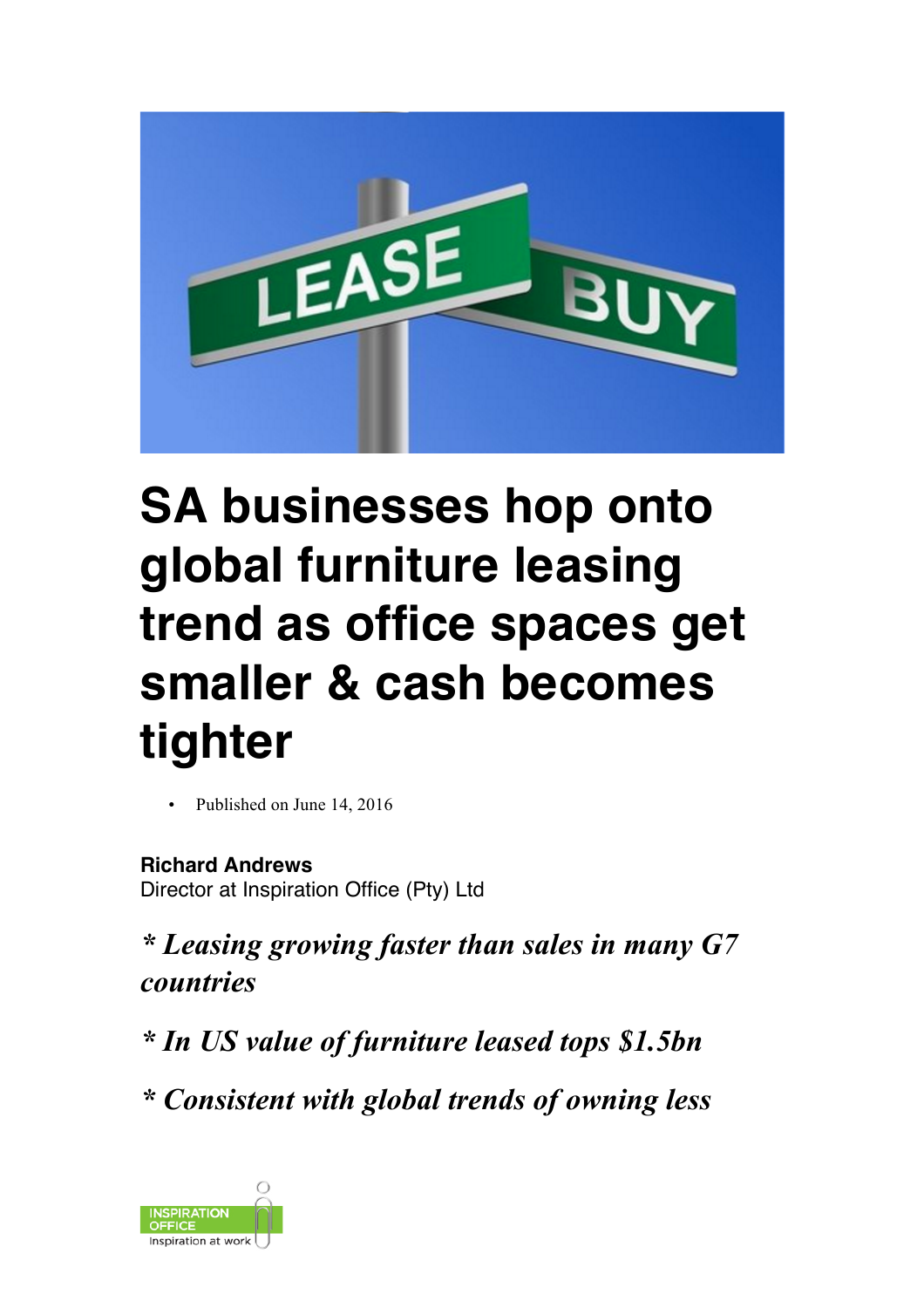## *\* Trend growing in SA as cash flow response to sluggish economy*

South African companies are following the global trend of leasing office furniture rather than buying it in an effort to be more capital efficient, improve cash flows in a move consistent with the 'rent don't buy' economy.

Richard Andrews, Managing Director of Inspiration Office, an Africa-wide office space and furniture consultancy with head offices in Johannesburg, said that since Inspiration Office pioneered furniture leasing in South Africa in 2013 through its financing arm, the company has seen a 30% spike in South African business leasing rather than owning office furniture.

"We expect this trend to continue as the economy remains sluggish. It's very efficient to pay a small monthly amount for a few years rather than have a large cash outflow for furniture that is often quickly out of date. "

"Furniture leasing is an operating expense rather than a capital expense thereby improving cash flow. For example a chair worth R4 000 can be leased for around R3 a day for a 5 year period."

Andrews notes that in the US, often a leading indicator of international offices trends, office furniture leasing has now superseded sales over the past three years and is growing at a rate of nearly 20% a year. And the total value of the furniture leased in the US in the past 20 years has now topped \$1.5bn.

"We've noticed a similar trend in Europe as well as small but growing demand for leasing in other African countries too."